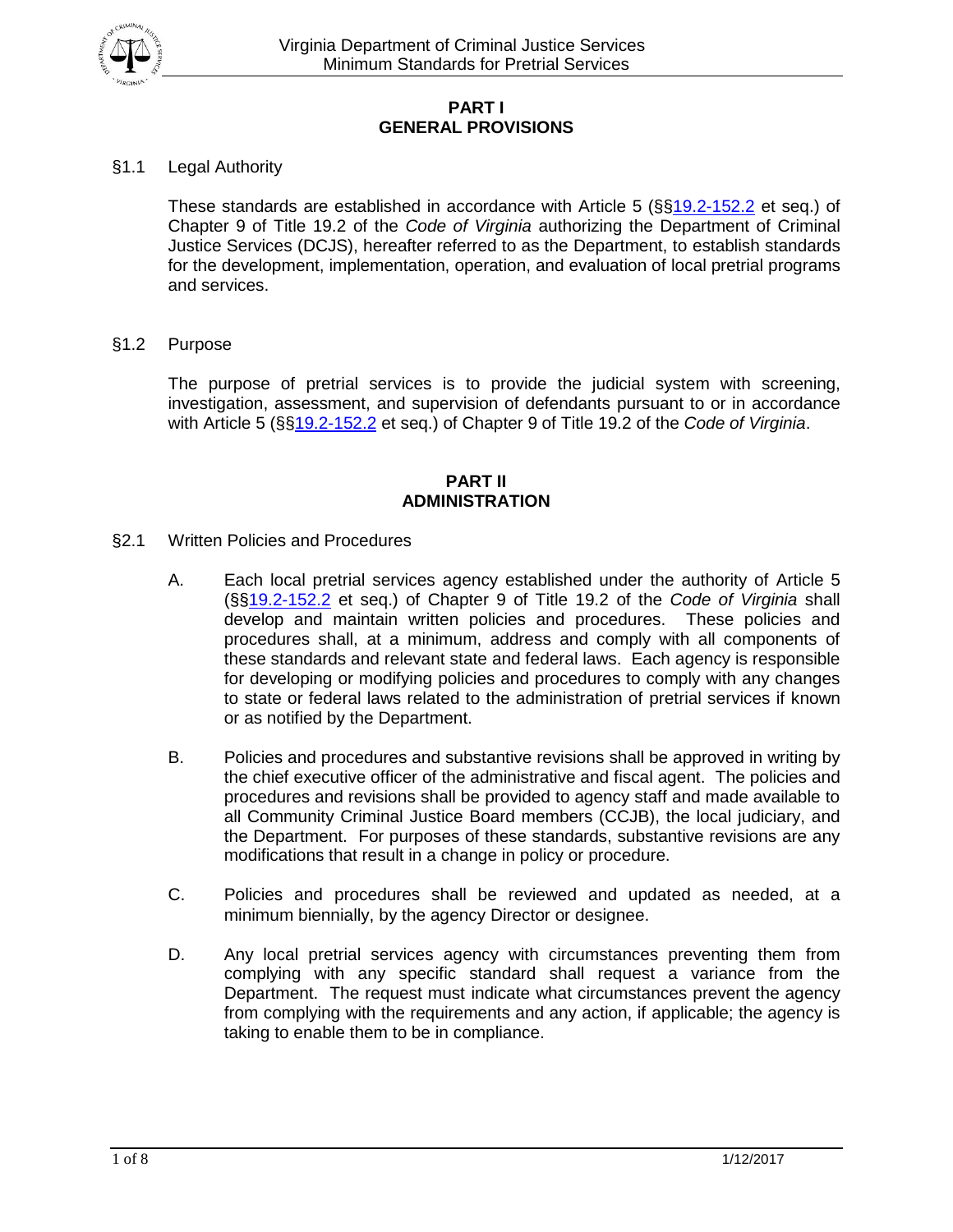

# §2.2 Oath of Office

Each local pretrial services agency shall develop and follow a policy and procedure for complying with the requirements that all full-time or part-time permanent employees who perform any duties and responsibilities specified in § [19.2-152.4:3](http://law.lis.virginia.gov/vacode/title19.2/chapter9/section19.2-152.4:3/) must take the Oath of Office in accordance with §§ [19.2-152.4:1](http://law.lis.virginia.gov/vacode/title19.2/chapter9/section19.2-152.4:1/) and [49-1](http://law.lis.virginia.gov/vacode/49-1/) of the *Code of Virginia* before entering into the duties of his or her office. At a minimum, the policy and procedure shall include the requirements of the oath of office, limitations of the oath of office, requirements for documenting and reporting the Oath of Office.

- §2.3 Records Management
	- A. Each local pretrial services agency shall develop and follow a policy and procedure to fully use the Pretrial and Community Corrections Case Management System (PTCC) which shall include maintaining an individual record in PTCC for each pretrial defendant.
	- B. In addition to the full use of PTCC as directed by the Department, each local pretrial services agency shall develop and follow a policy and procedure for case files to include, at a minimum, the following information for each defendant in the case file in either an electronic or paper format:
		- 1. Referral/placement documentation (i.e., warrant, release orders)
		- 2. Signed conditions of supervision
		- 3. Signed authorization for release of information
		- 4. Other written documents, if applicable:
			- a. Transfer request form
			- b. Monthly transfer progress reports
			- c. Reports to the court or requests for court action such as:
				- 1. requesting a capias or show cause
				- 2. violations
				- 3. closures
				- 4. request fine/cost option
			- d. Screenings and assessments
	- C. Each local pretrial services agency shall develop and follow a policy and procedure to ensure the security, safeguarding, and confidentiality of defendant records which shall at a minimum comply with Criminal History Record Use and Security and the Virginia Criminal Information Network [\(6VAC20-120-10](http://leg1.state.va.us/cgi-bin/legp504.exe?000+reg+6VAC20-120-10) through [6VAC20-120-160\)](http://leg1.state.va.us/cgi-bin/legp504.exe?000+reg+6VAC20-120-160), the requirements of §[§9.1-133 B](http://leg1.state.va.us/cgi-bin/legp504.exe?000+cod+9.1-133) and [19.2-152.4:2,](http://law.lis.virginia.gov/vacode/title19.2/chapter9/section19.2-152.4:2/) of the *Code of Virginia* and any applicable federal regulation(s).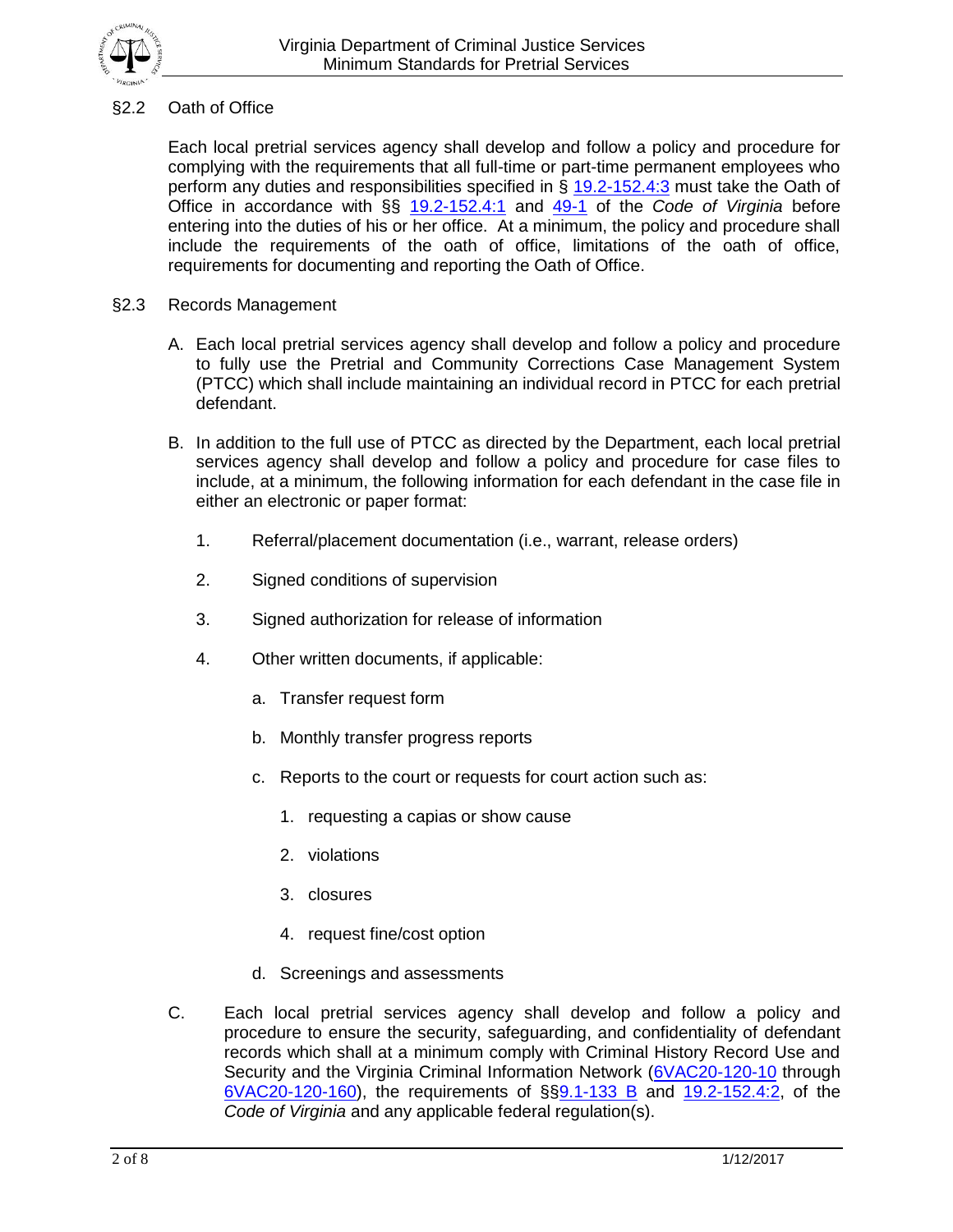

- D. Each local pretrial services agency shall develop and follow a policy and procedure for retention and disposal of records which shall, at a minimum, comply with current records retention and disposal schedules for [General](http://www.lva.virginia.gov/agencies/records/sched_local/GS-26.pdf)  [Schedule No. 26, Pretrial Service Agencies](http://www.lva.virginia.gov/agencies/records/sched_local/GS-26.pdf) as established by the Library of Virginia.
- E. Each local pretrial services agency shall develop and follow a policy and procedure for expungements in accordance with Virginia Administrative Code [\(6VAC20-120-80\)](http://law.lis.virginia.gov/admincode/title6/agency20/chapter120/section80/). If electronic records must be expunged, the agency shall follow the Department's procedure to expunge electronic records.
- F. Each local pretrial services agency shall develop and follow a policy and procedure related to public access of defendant information in compliance with [§2.2-3706\(A\)\(2\)\(f\)](http://law.lis.virginia.gov/vacode/title2.2/chapter37/section2.2-3706/) of the Freedom of Information Act (FOIA).
- G. Each local pretrial services agency shall develop and follow a policy and procedure to respond to Subpoenas duces tecum.
- §2.4 Serious Incidents and Citizen Complaints

Each local pretrial services agency shall develop and follow a policy and procedure to respond to and document serious incidents and citizen complaints. At a minimum, the policy and procedure shall include:

- A. What is reported for each of the following types
	- 1. Defendant incident
	- 2. Staff incident
	- 3. Citizen complaint
- B. Who must report
- C. How to report and what time frame
- D. To whom reports are sent
- E. Forms that must be used
- F. Reporting to the Department, if applicable
- §2.5 Performance Data and Information

Each local pretrial services agency shall develop and follow a policy and procedure for the collection and dissemination of performance data and information. At a minimum, this policy and procedure shall address the following:

A. The dissemination of performance data to local stakeholders, including the CCJB, and compliance with requests for performance data and information.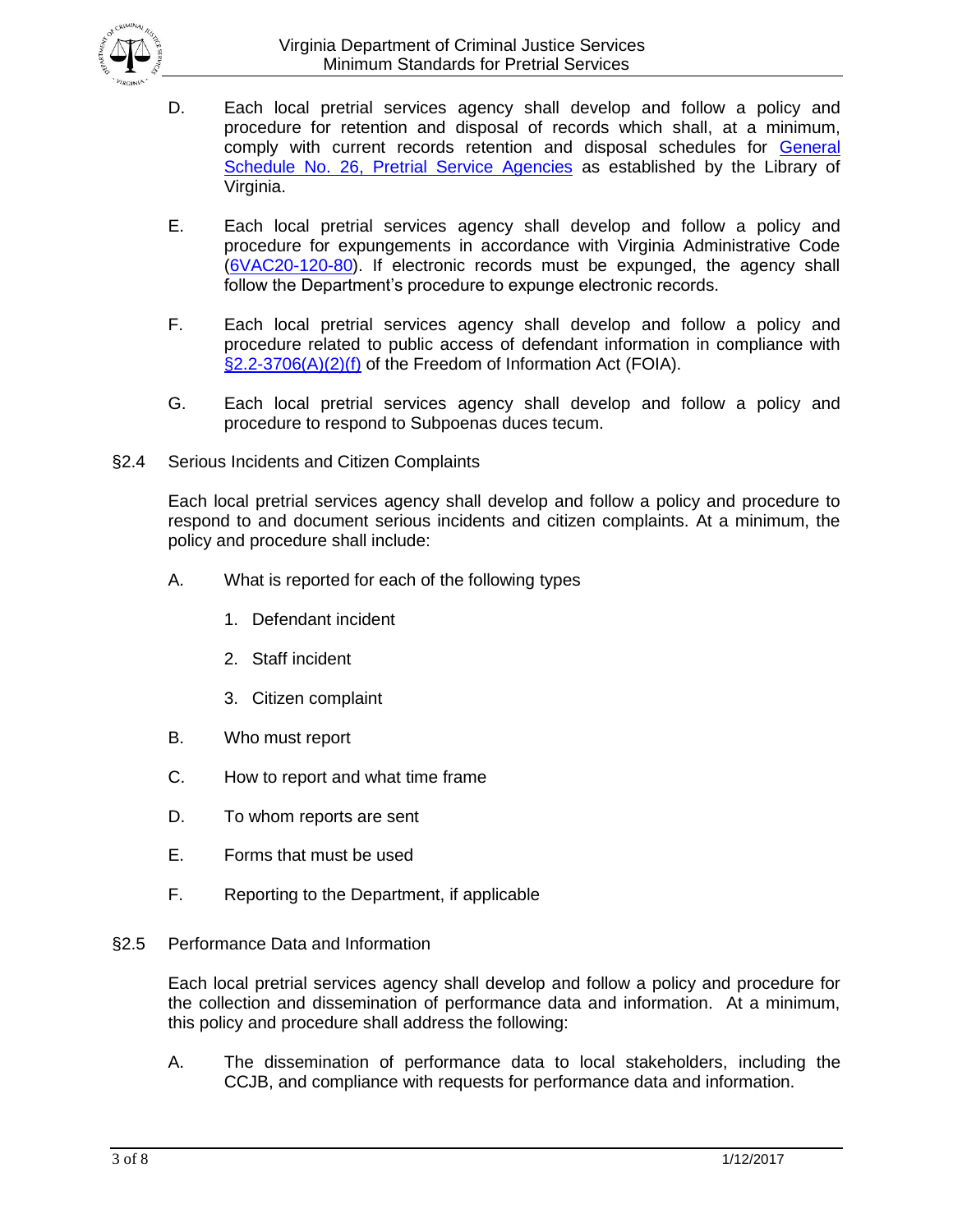

- B. Quality Assurance procedures that include, but are not limited to, case reviews, queries of the Pretrial and Community Corrections Case Management System (PTCC) for data accuracy, and the monitoring of pretrial performance measures.
- C. The keeping of records as required by the Department in accordance with  $§19.2-$ [152.4:3.](http://law.lis.virginia.gov/vacode/title19.2/chapter9/section19.2-152.4:3/)

#### **PART III PRETRIAL SERVICES**

§3.1 Scope of Pretrial Services

Each local pretrial services agency established pursuant to Article 5 (§[§19.2-152.2](http://leg1.state.va.us/cgi-bin/legp504.exe?000+cod+19.2-152.2) et seq.) of Chapter 9 of Title 19.2 of the *Code of Virginia* shall provide screening, investigation, assessment, and supervision of defendants.

§3.2 Duties and Responsibilities

Each local pretrial services agency shall develop and follow procedures for complying with the mandatory and, where applicable, the optional duties and responsibilities of local pretrial services officers as required by [§19.2-152.4:3.](http://law.lis.virginia.gov/vacode/19.2-152.4:3/)

- §3.3 Pretrial Services Eligibility
	- A. In accordance with Article 5 (§[§19.2-152.2](http://leg1.state.va.us/cgi-bin/legp504.exe?000+cod+19.2-152.2) et seq.) of Chapter 9 of Title 19.2 of the *Code of Virginia* or pursuant to current legal rulings, eligible defendants are any defendants who are age 18 or over and held in custody pending trial or hearing, and charged with a criminal offense, other than an offense punishable by death or any defendant under the age of 18 transferred for trial as an adult and held in custody pending trial or hearing, and charged with a criminal offense, other than an offense punishable by death.
	- B. Each local pretrial services agency that elects to provide services to defendants placed on pretrial supervision from judicial officers served by the agency that reside out of state or in unserved localities in Virginia shall develop and follow a policy and procedure for providing pretrial supervision.
	- C. Pretrial supervision shall not extend beyond trial and sentencing of the defendant, with the exception of misdemeanor defendants following continuation of bail on an appeal bond. Pretrial supervision, at the direction of the court, may be continued through sentencing in circuit court. Defendant appeals from circuit court shall not be eligible for pretrial supervision.
	- D. Each local pretrial services agency shall develop and follow a policy and procedure for the monitoring of defendants that at a minimum will require the local pretrial services agency to send notification of court appearances.
- §3.4 Defendant Screening and Investigation
	- A. Each local pretrial services agency shall develop and follow a policy and procedure in accordance with §§ [19.2-152.4:3](http://law.lis.virginia.gov/vacode/19.2-152.4:3/) and [19.2-123](http://leg1.state.va.us/cgi-bin/legp504.exe?000+cod+19.2-123) for the screening of defendants arrested on any capias, state or local warrant and who are awaiting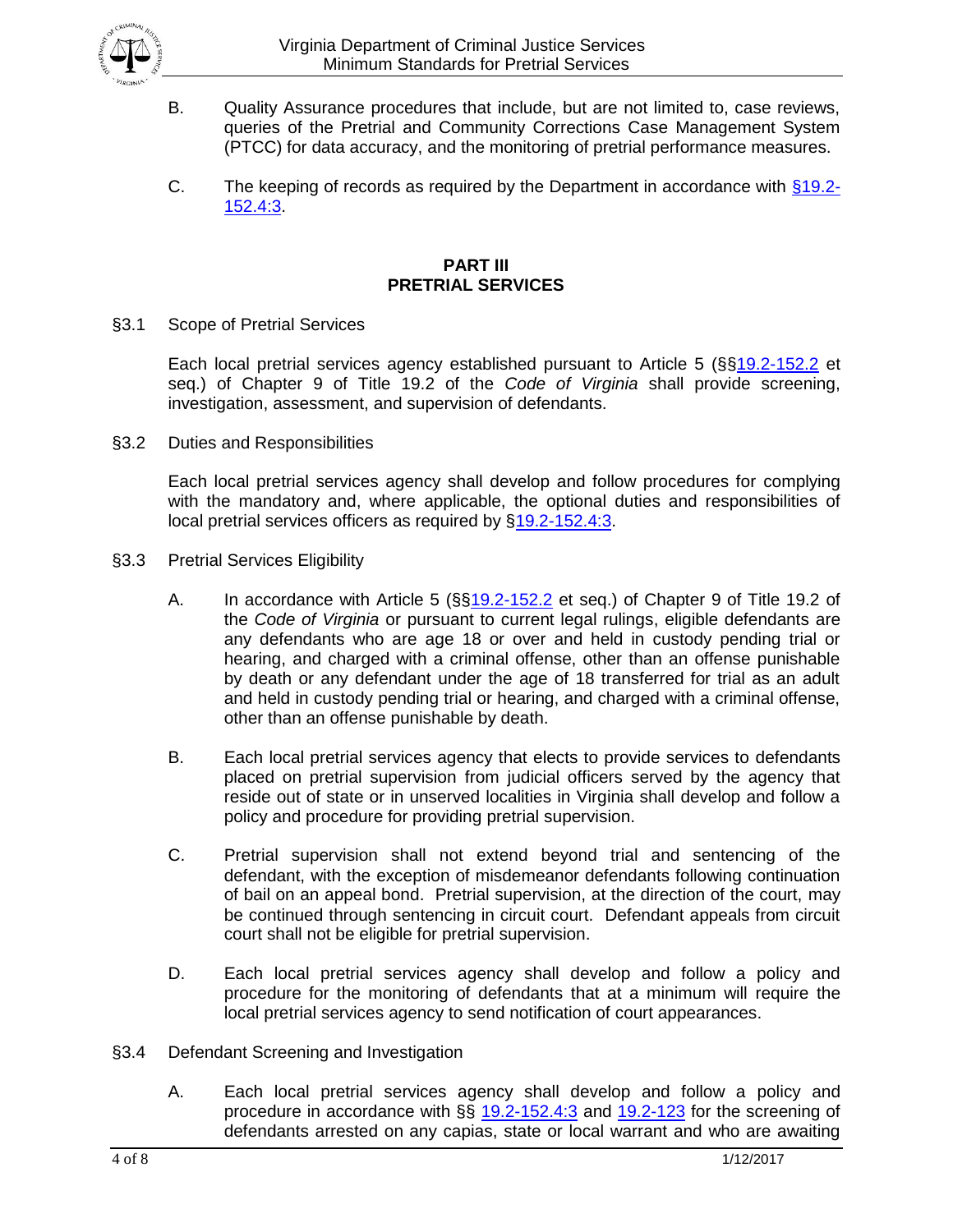

an initial hearing to establish, or any subsequent hearing to reconsider, bail before any judicial officer or court served by the agency.

- B. Each local pretrial services agency shall develop and follow a policy and procedure for interviewing and investigating defendants appearing before any judicial officer served by the agency for any first appearance, arraignment, or subsequent hearing on an issue of bail or for an initial bail hearing, as appropriate and when resources permit. The policy shall require that officers must not question the defendant on the nature and circumstances of the current offense(s), whether a firearm was used, or the weight of the evidence, nor should these factors be considered.
- C. Each local pretrial services agency shall develop and follow a policy and procedure to verify residence and employment information obtained during the pretrial interview.
- D. Each local pretrial services agency which offers a drug or alcohol screening or testing program approved by the chief general district court judge shall develop and follow a policy and procedure consistent with §19.2-123(B).
- E. Each local pretrial services agency shall develop and follow a policy and procedure to conduct a criminal history record check on each defendant which, at a minimum, includes an inquiry to the Virginia Criminal Information Network (VCIN).
- F. Local pretrial services agencies that use video teleconferencing shall develop and follow a policy and procedure for conducting defendant interviews and/or presenting cases in court through this technology.
- G. Each local pretrial services agency shall develop and follow a policy and procedure to complete the Virginia Pretrial Risk Assessment Instrument (VPRAI) for each defendant investigated.
- H. Each local pretrial services agency shall develop and follow policies and procedures for making recommendations based on individualized risk factors of the defendant identified through of the VPRAI and application of the Praxis. The procedures shall reflect the policy that promotes release under the least restrictive terms and conditions, and through which restrictions increase as the defendant's risk increases. Policies and procedures for recommendations should be based on the risk level, primary charge category and any other relevant mitigating or aggravating factors.
- I. Each local pretrial services agency shall develop and follow a policy and procedure for providing the judicial officer with written pretrial investigation reports that include, at a minimum, the results of the VPRAI and a recommendation regarding the term and conditions of bail.
- §3.5 Sequential Review of Detention and Release
	- A. Each local pretrial services agency shall develop and follow a policy and procedure for screening, assessment and recommendations based on VPRAI and Praxis results at multiple decision points throughout the case between initial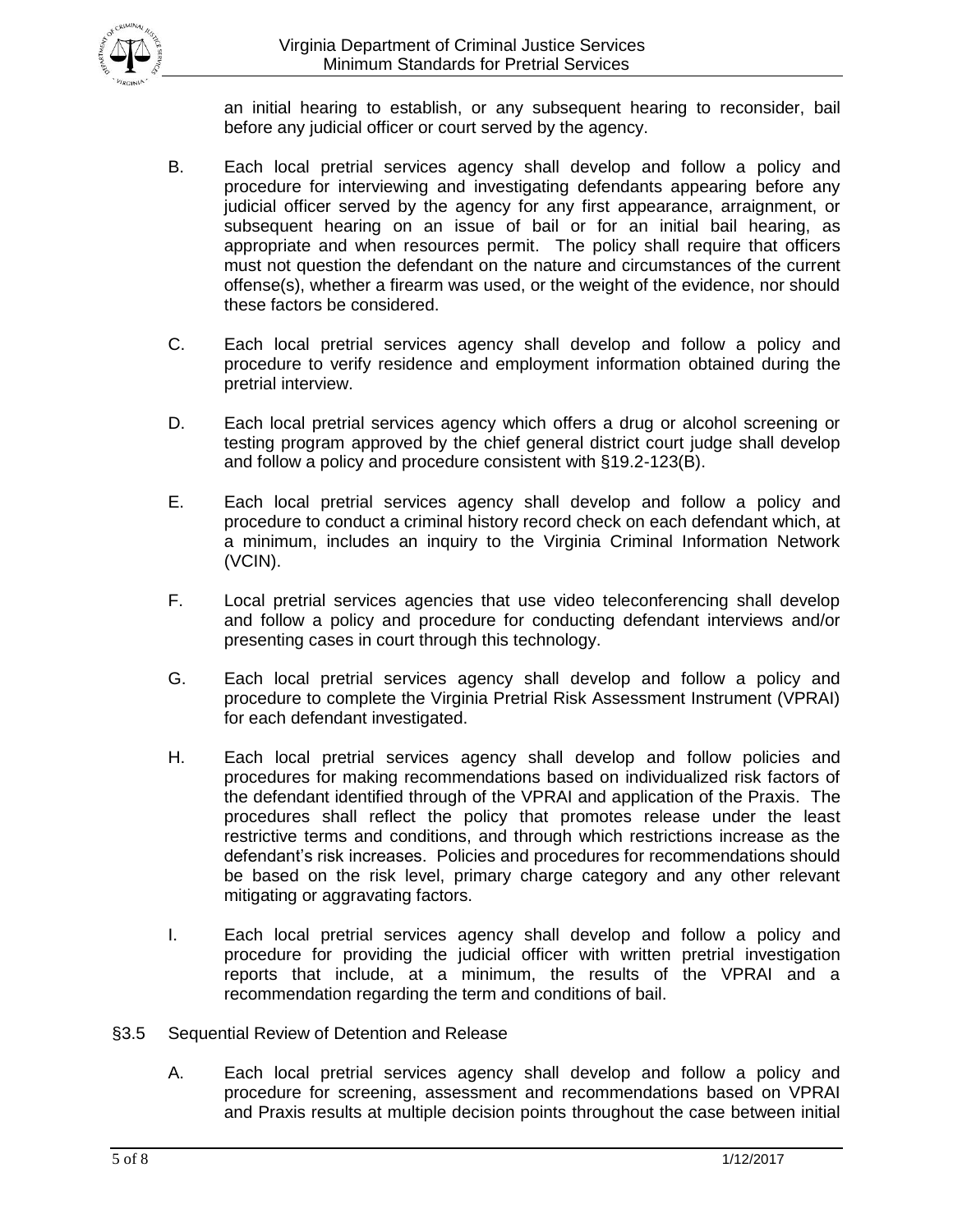

appearance and adjudication for defendants who remain in custody of a local or regional jail.

- B. Each local pretrial services agency shall develop and follow a policy and procedure for updating the VPRAI based on updated or new information about the defendant.
- C. Each local pretrial services agency shall develop and follow a policy and procedure for making recommendations for the sequential review process that are consistent with Standard §3.4(H).
- D. Each local pretrial services agency shall develop and follow a policy and procedure for providing the judicial officer with written pretrial investigation reports consistent with standard §3.4(I).
- §3.6 Defendant Intake
	- A. Each local pretrial services agency shall develop and follow a policy and procedure for the placement of defendants on pretrial supervision. These procedures shall, at a minimum, require the defendant to report by telephone or in-person to the agency following judicial officer action or release from confinement.
	- B. Each local pretrial services agency shall develop and follow a policy and procedure for conducting an intake within five business days following notification of judicial officer action or release from confinement for all defendants placed on supervision.
	- D. Each local pretrial services agency shall develop and follow a policy and procedure for conducting a criminal history record check, as defined in standard 3.4.(E), on each defendant supervised by the agency.
	- E. Each local pretrial services agency shall develop and follow a policy and procedure for informing defendants placed on pretrial supervision of conditions of bail imposed by the judicial officer. At a minimum, the policy shall require the review of imposed conditions to take place at or before intake.
- §3.7 Pretrial Supervision
	- A. Each local pretrial services agency shall develop and follow a policy and procedure for verifying compliance with, and completion of, any conditions of pretrial release.
	- B. Each local pretrial services agency shall develop and follow a policy and procedure for the provision of supervision that is responsive to the risk of defendants placed on pretrial supervision and which demonstrates that as risk increases, supervision frequency and intensity increases.
	- C. Each local pretrial services agency shall develop and follow a policy and procedure for making adjustments to supervision levels (more or less restrictive) as warranted based on the defendant's record of court appearance, public safety and compliance with conditions.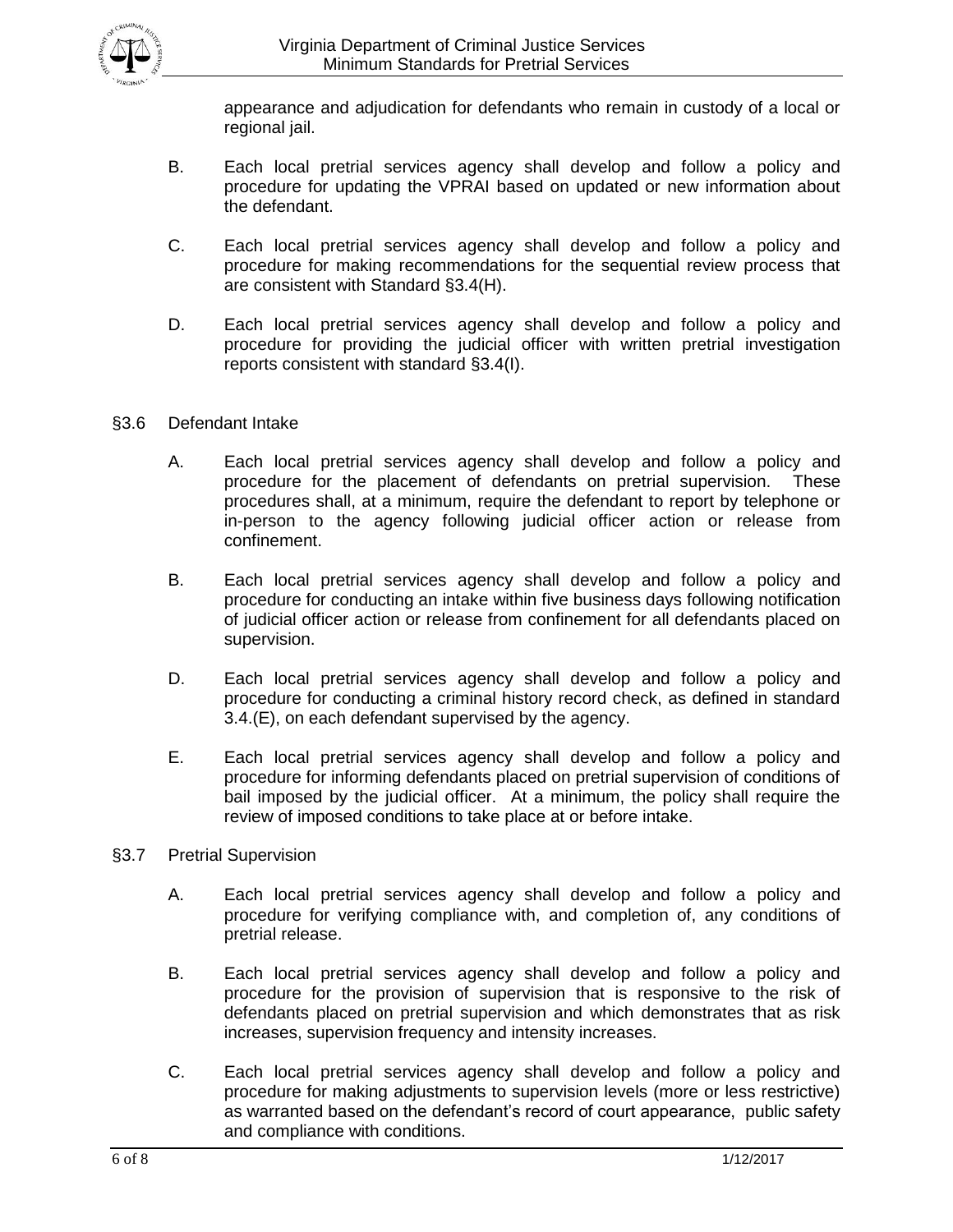

- D. Each local pretrial services agency shall develop and follow a policy and procedure for notifying defendants on pretrial supervision of upcoming court appearances.
- D. Each local pretrial services agency shall develop and follow a policy and procedure for responding to defendant violations of conditions of bail, including failures to make initial contact as a condition of pretrial supervision. At a minimum, the policy and procedure shall include the following:
	- 1. Local procedures to request a summons to show cause due to noncompliance when continued liberty is not a concern and a capias is not required.
	- 2. A procedure to notify the court of any major violation of a condition of bail.
	- 3. The procedure for seeking a capias in accordance with §§ [19.2-152.4:3](http://law.lis.virginia.gov/vacode/title19.2/chapter9/section19.2-152.4:3/) and [19.2-152.4:1](http://law.lis.virginia.gov/vacode/title19.2/chapter9/section19.2-152.4:1/) of the *Code of Virginia.*
	- 4. That modifications to the conditions of bail for any violation shall only be imposed by a judicial officer pursuant to [§19.2-123](http://leg1.state.va.us/cgi-bin/legp504.exe?000+cod+19.2-123) of the *Code of Virginia.*
	- 5. That only sworn pretrial officers may submit requests for a capias or show cause.
	- 6. A time frame indicating how and when a capias should or must be requested.
	- 7. Procedures for supervisor review of requests for a capias.
	- 8. A procedure for documenting the reason(s) for the summons to show cause or capias request in PTCC.
- §3.8 Fees

Each local pretrial services agency shall develop and follow a policy that prohibits the collection of fees from defendants for the provision of pretrial services.

§3.9 Transfers

Each local pretrial services agency shall develop and follow a policy and procedure for sending defendants to and receiving defendants from other local pretrial services agencies in Virginia for supervision*.* At a minimum, the policy and procedure must comply with the Department's transfer guidance.

- §3.10 Electronic Monitoring and Home Incarceration
	- A. Each local pretrial services agency using home incarceration without electronic monitoring shall develop and follow a policy and procedure for defendants placed on pretrial services in accordance with §§ [19.2-123,](http://law.lis.virginia.gov/vacode/title19.2/chapter9/section19.2-123/) [53.1-131.2\(](http://law.lis.virginia.gov/vacode/53.1-131.2/)B), [19.2-152.4:3.](http://law.lis.virginia.gov/vacode/title19.2/chapter9/section19.2-152.4:3/)